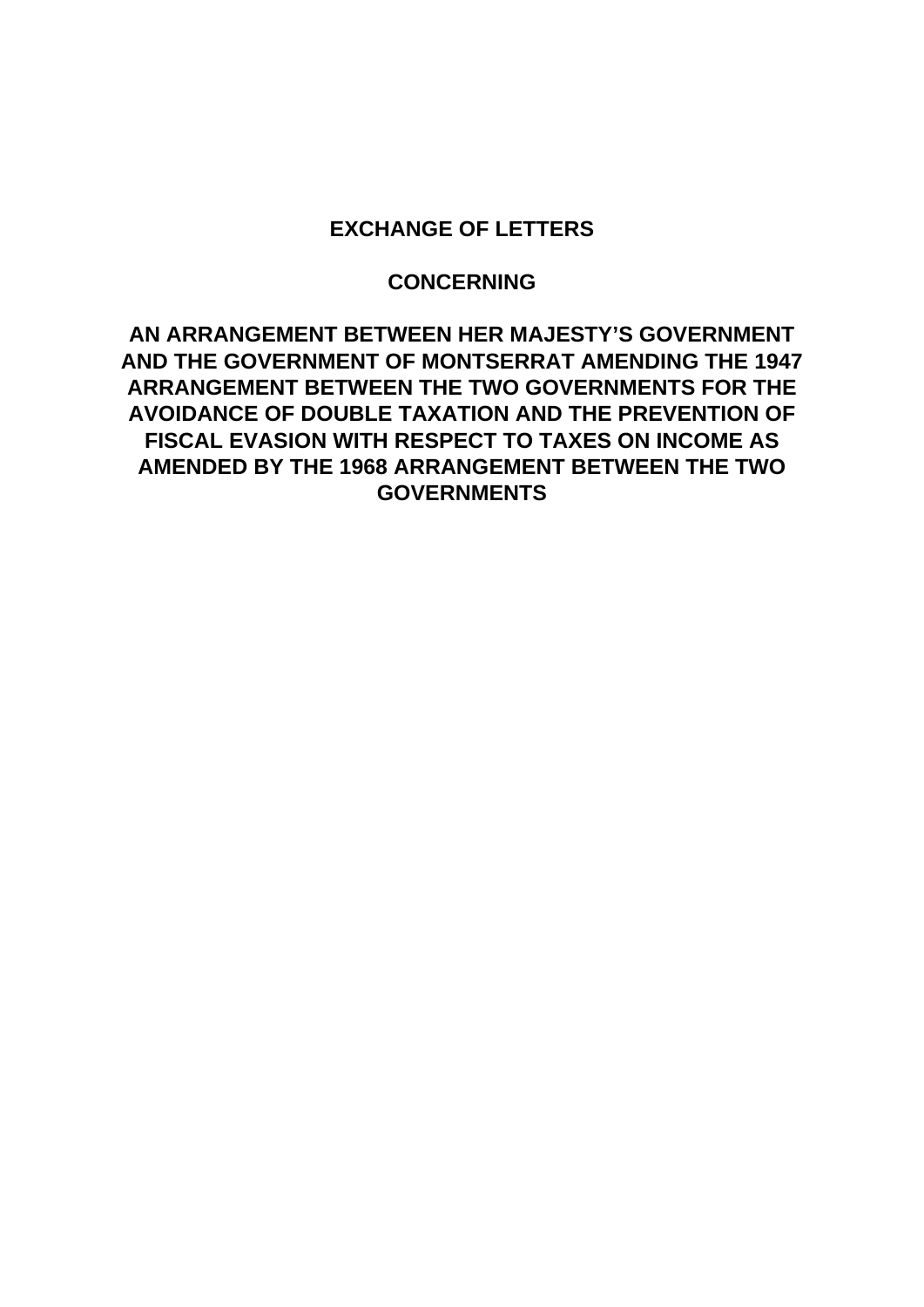7 December 2009

Sir,

I have the honour to propose to you –

- the Arrangement further amending the 1947 Arrangement between Her Majesty's Government and the Government of Montserrat for the avoidance of double taxation and the prevention of fiscal evasion with respect to taxes on income ("the Arrangement") at Appendix 1 to this letter;
- that the Arrangement shall have effect in accordance with the provisions of paragraph 6;
- our mutual commitment to comply at the earliest date with our internal procedures required by our respective domestic law for the bringing into force of the Arrangement and to notify each other without delay through the formal channels when such procedures are completed.

I have the honour to propose that, if the above is acceptable to the Government of Montserrat, this letter and Appendix 1 together with your reply will constitute our mutual acceptance of the provisions of the Arrangement.

The United Kingdom welcomes this Arrangement as a significant step in establishing Montserrat's status as a jurisdiction that complies with international standards in the field of taxation, and recognizes Montserrat's commitment to transparency and effective exchange of information in tax matters and to continued progress in this area.

Please accept, Sir, the assurance of our highest consideration,

*Chris Bryant MP* **Parliamentary Under-Secretary of State Foreign and Commonwealth Office**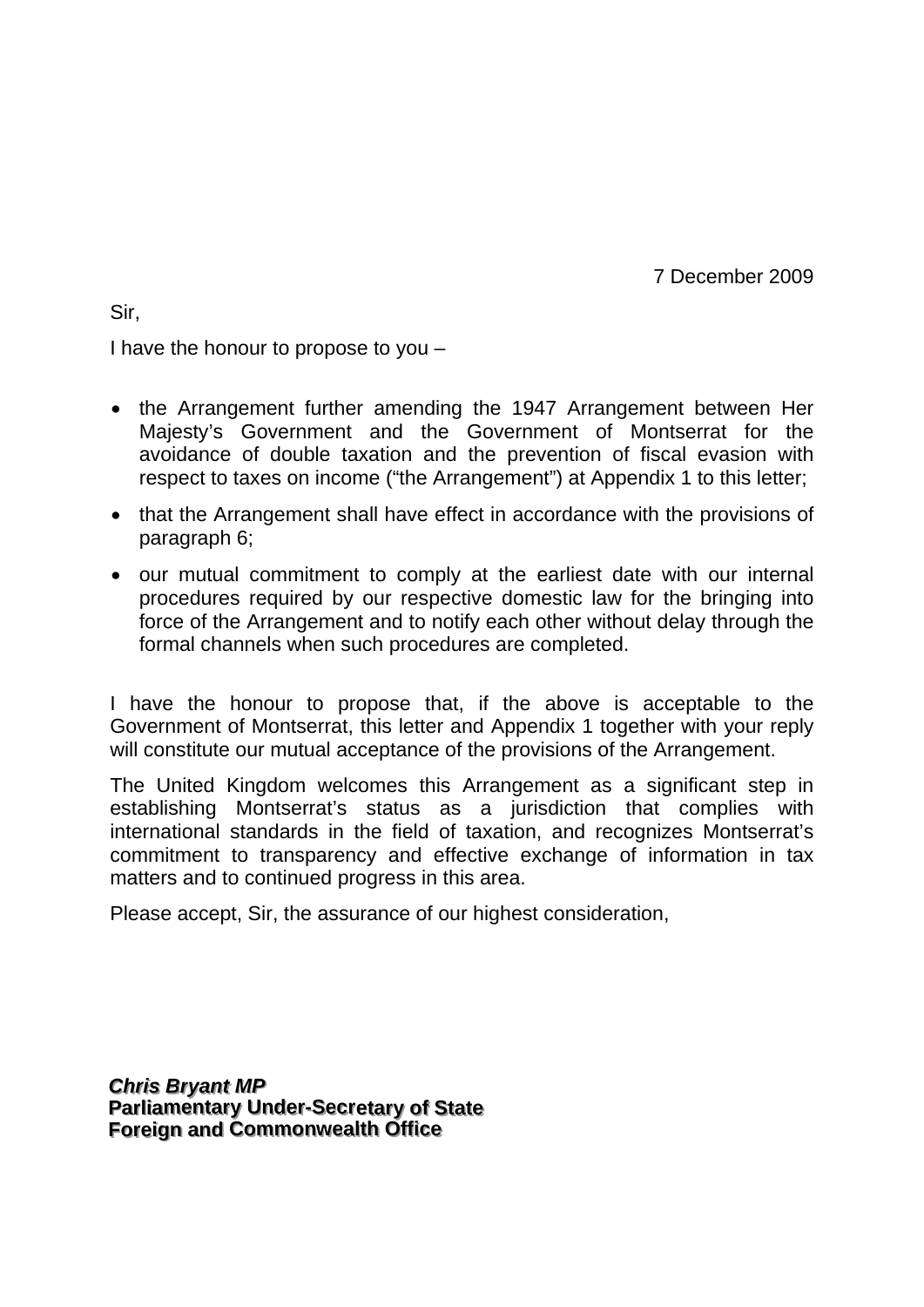Sir,

I have the honour to acknowledge receipt of your letter of 7th December 2009, which reads as follows:

" Sir,

I have the honour to propose to you –

- the Arrangement further amending the 1947 Arrangement between Her Majesty's Government and the Government of Montserrat for the avoidance of double taxation and the prevention of fiscal evasion with respect to taxes on income ("the Arrangement") at Appendix 1 to this letter;
- that the Arrangement shall have effect in accordance with the provisions of paragraph 6;
- our mutual commitment to comply at the earliest date with our internal procedures required by our respective domestic law for the bringing into force of the Arrangement and to notify each other without delay through the formal channels when such procedures are completed.

I have the honour to propose that, if the above is acceptable to the Government of Montserrat, this letter and Appendix 1 together with your reply will constitute our mutual acceptance of the provisions of the Arrangement.

The United Kingdom welcomes this Arrangement as a significant step in establishing Montserrat's status as a jurisdiction that complies with international standards in the field of taxation, and recognizes Montserrat's commitment to transparency and effective exchange of information in tax matters and to continued progress in this area.

Please accept, Sir, the assurance of our highest consideration,"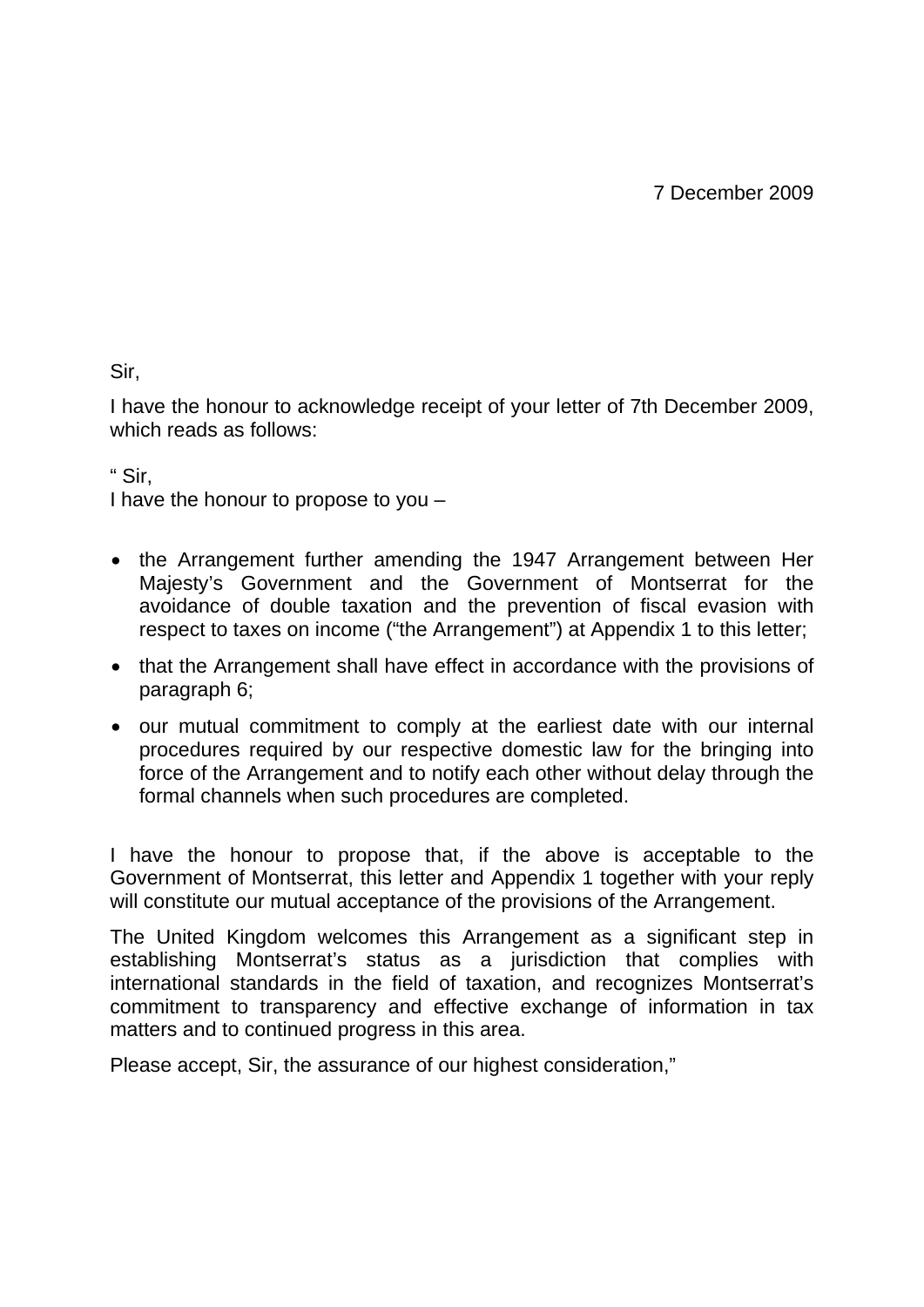I am able to confirm that the Government of Montserrat is in agreement with the contents of your letter dated 7th December 2009 and that this letter constitutes our mutual acceptance and making of the Arrangement contained in Appendix 1 to your letter and appended to this letter.

Please accept, Sir, the assurance of our highest consideration,

*The Honourable Mr. Reuben T. Meade*  **Chief Minister**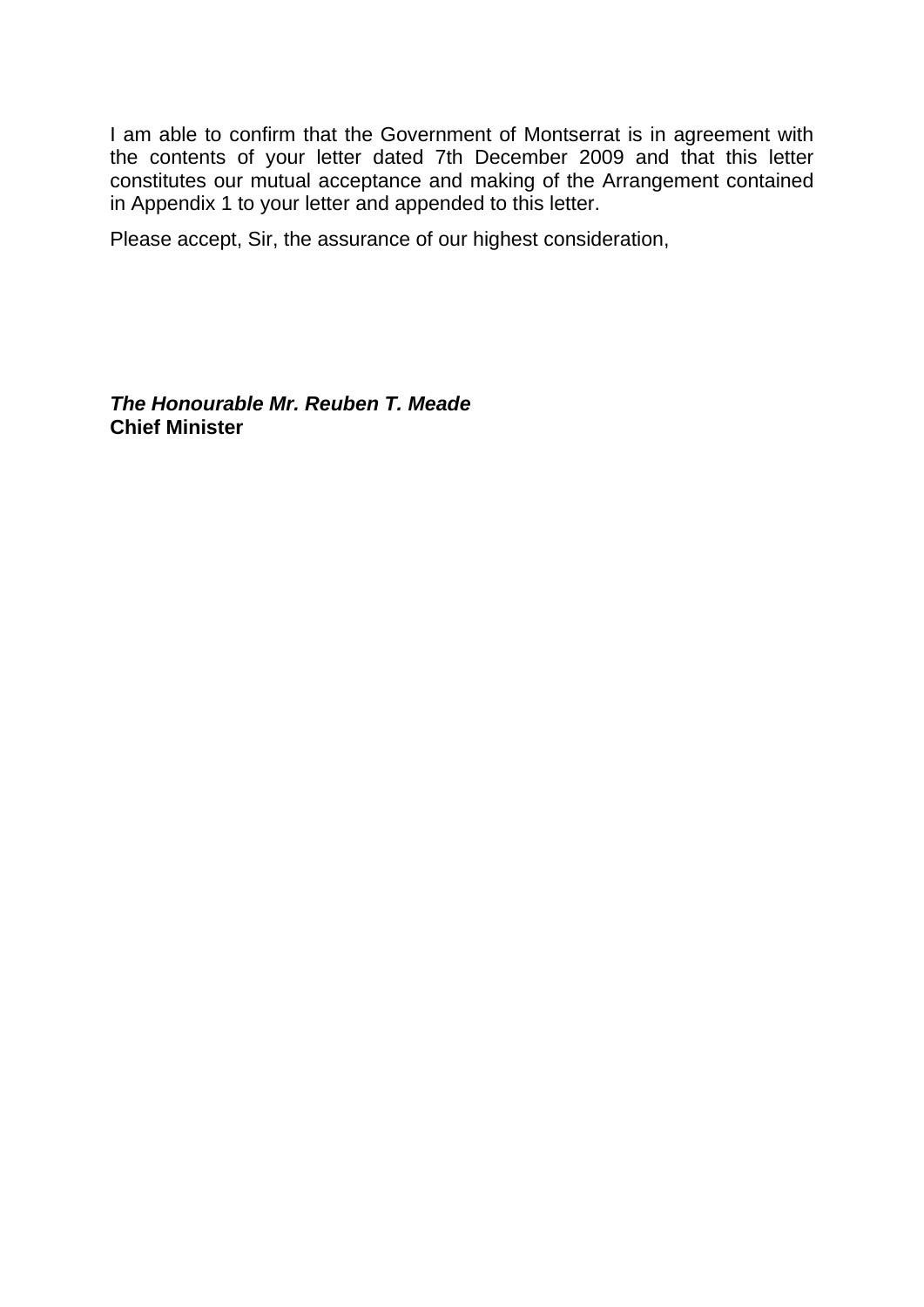## **ARRANGEMENT BETWEEN HER MAJESTY'S GOVERNMENT AND THE GOVERNMENT OF MONTSERRAT AMENDING THE 1947 ARRANGEMENT BETWEEN THE TWO GOVERNMENTS FOR THE AVOIDANCE OF DOUBLE TAXATION AND THE PREVENTION OF FISCAL EVASION WITH RESPECT TO TAXES ON INCOME AS AMENDED BY THE 1968 ARRANGEMENT BETWEEN THE TWO GOVERNMENTS**

Her Majesty's Government and the Government of Montserrat;

 Desiring to improve the operation of the existing Arrangement between the two governments for the avoidance of double taxation;

Have arranged as follows:

1. In this Arrangement the term "the 1947 Arrangement" means the Arrangement made in 1947 between Her Majesty's Government and the Government of Montserrat for the avoidance of double taxation and the prevention of fiscal evasion with respect to taxes on income, as amended by the 1968 Arrangement between Her Majesty's Government and the Government of Montserrat.

- 2. After paragraph 2(1) (k) of the 1947 Arrangement there shall be inserted the following:
	- "(1) the term "competent authority" means:
		- (i) in the case of the United Kingdom, the Commissioners for Her Majesty's Revenue and Customs or their authorised representative;
		- (ii) in the case of Montserrat, the Comptroller of Inland Revenue."
- 3. Paragraph 10 of the 1947 Arrangement shall be deleted and replaced with the following:

 "10. Pensions, annuities and other similar remuneration paid to an individual who is a resident of one of the territories, other than pensions exempt from tax in that territory by virtue of paragraph 8(1) of this Arrangement, shall be taxable only in that territory."

4. Paragraph 14 of the 1947 Arrangement shall be deleted and replaced with the following: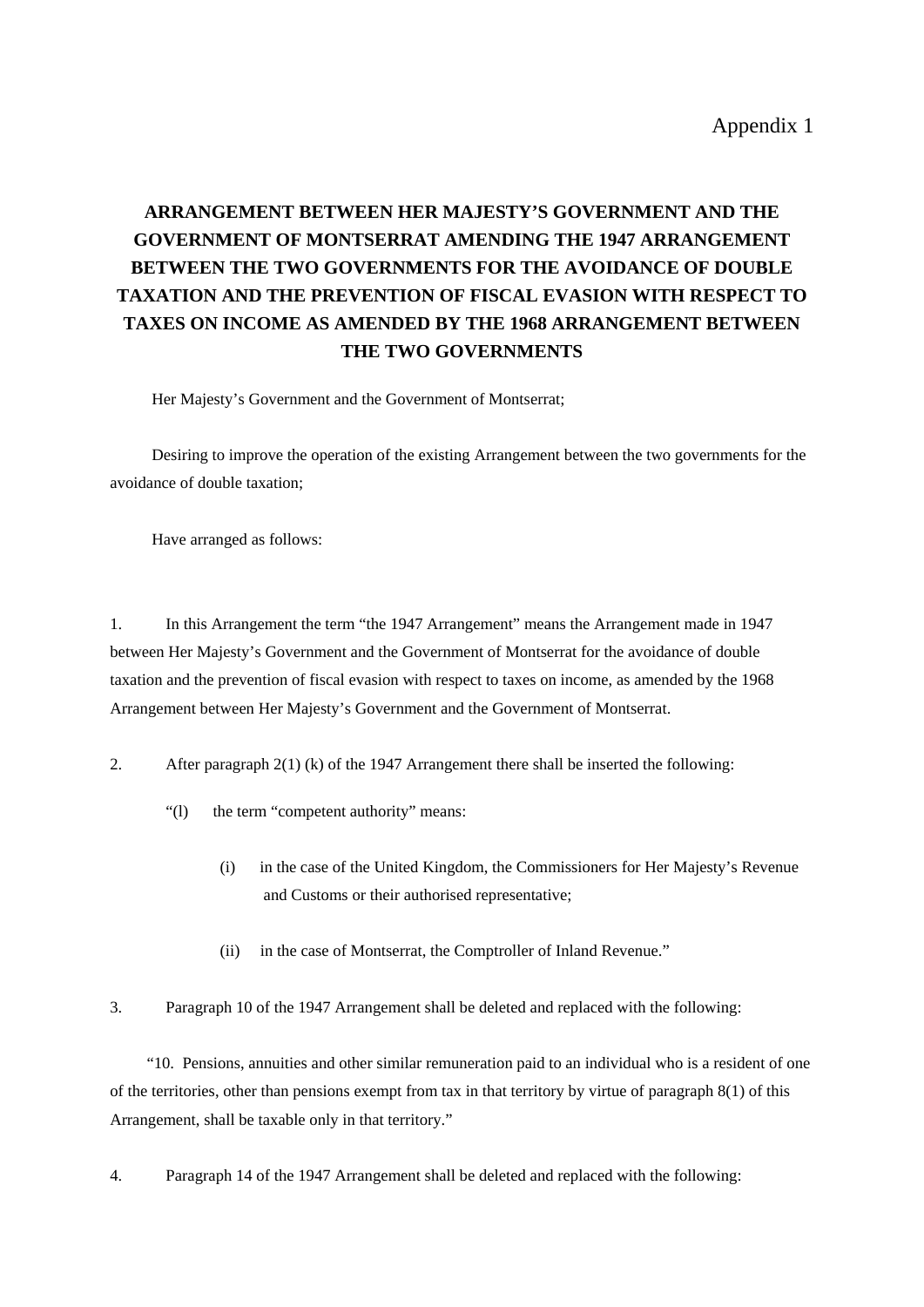"14.  $-(1)$  The competent authorities of the territories shall exchange such information as is foreseeably relevant for carrying out the provisions of this Arrangement or to the administration or enforcement of the domestic laws of the territories concerning taxes of every kind and description imposed on behalf of the territories, insofar as the taxation thereunder is not contrary to this Arrangement, in particular, to prevent fraud and to facilitate the administration of statutory provisions against tax avoidance. The exchange of information is not restricted by paragraph 1 of this Arrangement.

 (2) Any information received under sub-paragraph 1 of this paragraph by a territory shall be treated as secret in the same manner as information obtained under the domestic laws of that territory and shall be disclosed only to persons or authorities (including courts and administrative bodies) concerned with the assessment or collection of, the enforcement or prosecution in respect of, the determination of appeals in relation to, the taxes referred to in sub-paragraph 1, or the oversight of the above. Such persons or authorities shall use the information only for such purposes. They may disclose the information in public court proceedings or in judicial decisions. Notwithstanding the foregoing, information received by a territory may be used for other purposes when such information may be used for such other purposes under the laws of both territories and the competent authority of the supplying territory authorises such use.

 (3) In no case shall the provisions of sub-paragraphs 1 and 2 of this paragraph be construed so as to impose on a territory a requirement:

(a) to carry out administrative measures at variance with the laws and administrative practice of that territory or of the other territory;

(b) to supply information which is not obtainable under the laws or in the normal course of the administration of that territory or of the other territory;

(c) to supply information which would disclose any trade, business, industrial, commercial or professional secret or trade process, or information the disclosure of which would be contrary to public policy.

 (4) If information is requested by a territory in accordance with this paragraph, the other territory shall use its information gathering measures to obtain the requested information, even though that other territory may not need such information for its own tax purposes. The requirement in the preceding sentence is subject to the limitations of sub-paragraph 3 of this paragraph but in no case shall such limitations be construed to permit a territory to decline to supply information solely because it has no domestic interest in such information.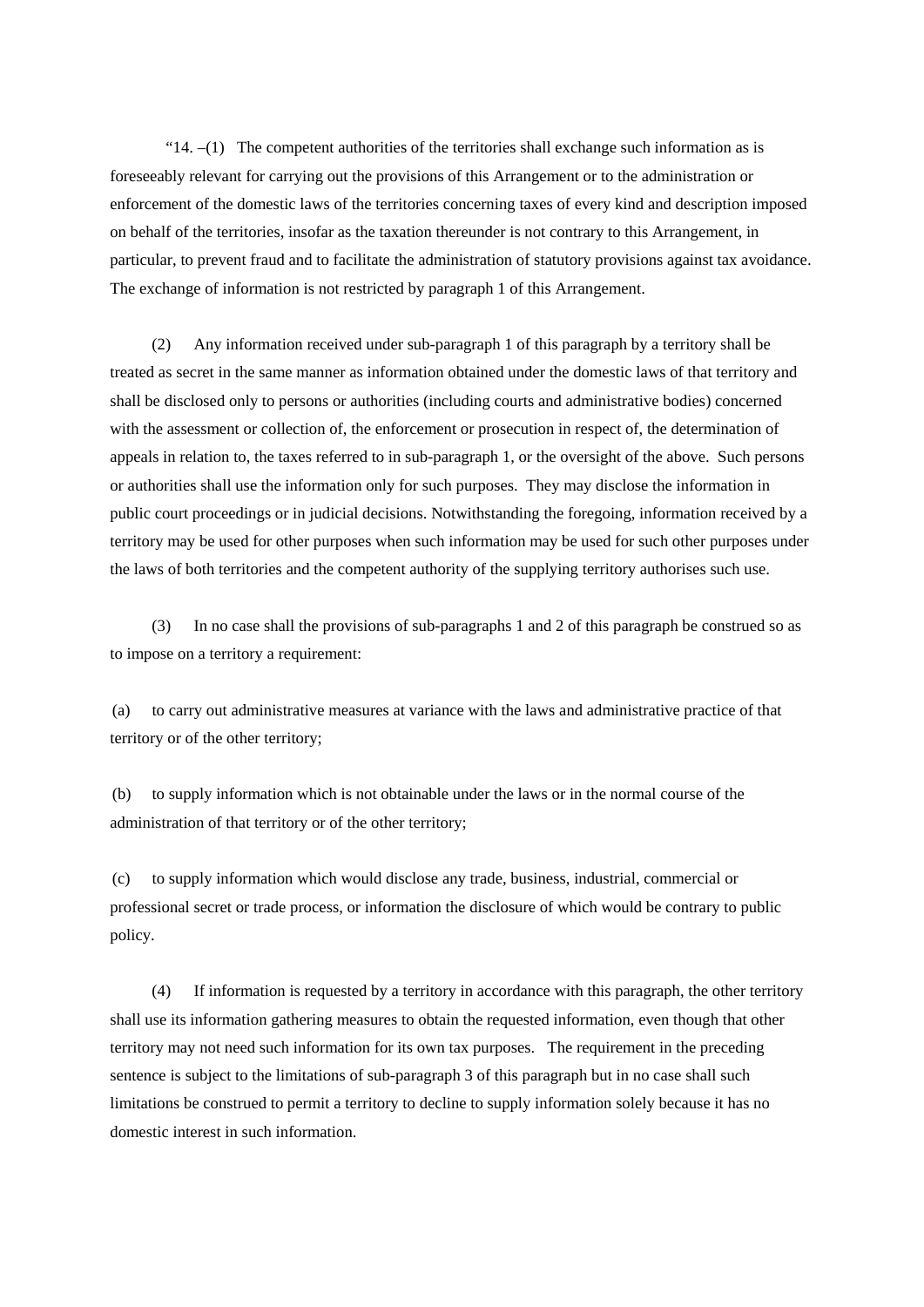(5) In no case shall the provisions of sub-paragraph 3 of this paragraph be construed to permit a territory to decline to supply information solely because the information is held by a bank, other financial institution, nominee or person acting in an agency or a fiduciary capacity or because it relates to ownership interests in a person."

5. After paragraph 14 of the 1947 Arrangement there shall be inserted the following new paragraph:

" $14A$ .  $-(1)$  Where a resident of one of the territories considers that the actions of one or both of the territories result or will result for him in taxation not in accordance with the provisions of this Arrangement, he may, irrespective of the remedies provided by the domestic law of those territories, present his case to the competent authority of the territory of which he is a resident. The case must be presented within three years from the first notification of the action resulting in taxation not in accordance with the provisions of this Arrangement or, if later, within six years from the end of the taxable year or chargeable period in respect of which that taxation is imposed or proposed.

 (2) The competent authority shall endeavour, if the objection appears to it to be justified and if it is not itself able to arrive at a satisfactory solution, to resolve the case by mutual agreement with the competent authority of the other territory, with a view to the avoidance of taxation which is not in accordance with this Arrangement. Any agreement reached shall be implemented notwithstanding any time limits or other procedural limitations in the domestic law of the territories, except such limitations as apply for the purposes of giving effect to such an agreement.

 (3) The competent authorities of the territories shall endeavour to resolve by mutual agreement any difficulties or doubts arising as to the interpretation or application of this Arrangement. They may also consult together for the elimination of double taxation in cases not provided for in the Arrangement.

 (4) The competent authorities of the territories may communicate with each other directly for the purpose of reaching an agreement in the sense of this paragraph."

6. Each of the territories shall notify to the other the completion of the procedures required by its law for the bringing into force of this Arrangement. This Arrangement shall enter into force on the date of the later of these notifications. The new paragraphs  $2(1)(1)$ , 14 and 14A of the 1947 arrangement shall thereupon have effect immediately. The new paragraph 10 of the 1947 Arrangement shall have effect:

(a) in the United Kingdom: in respect of income tax, for any year of assessment beginning on or after the 6th April next following the date this Arrangement enters into force;